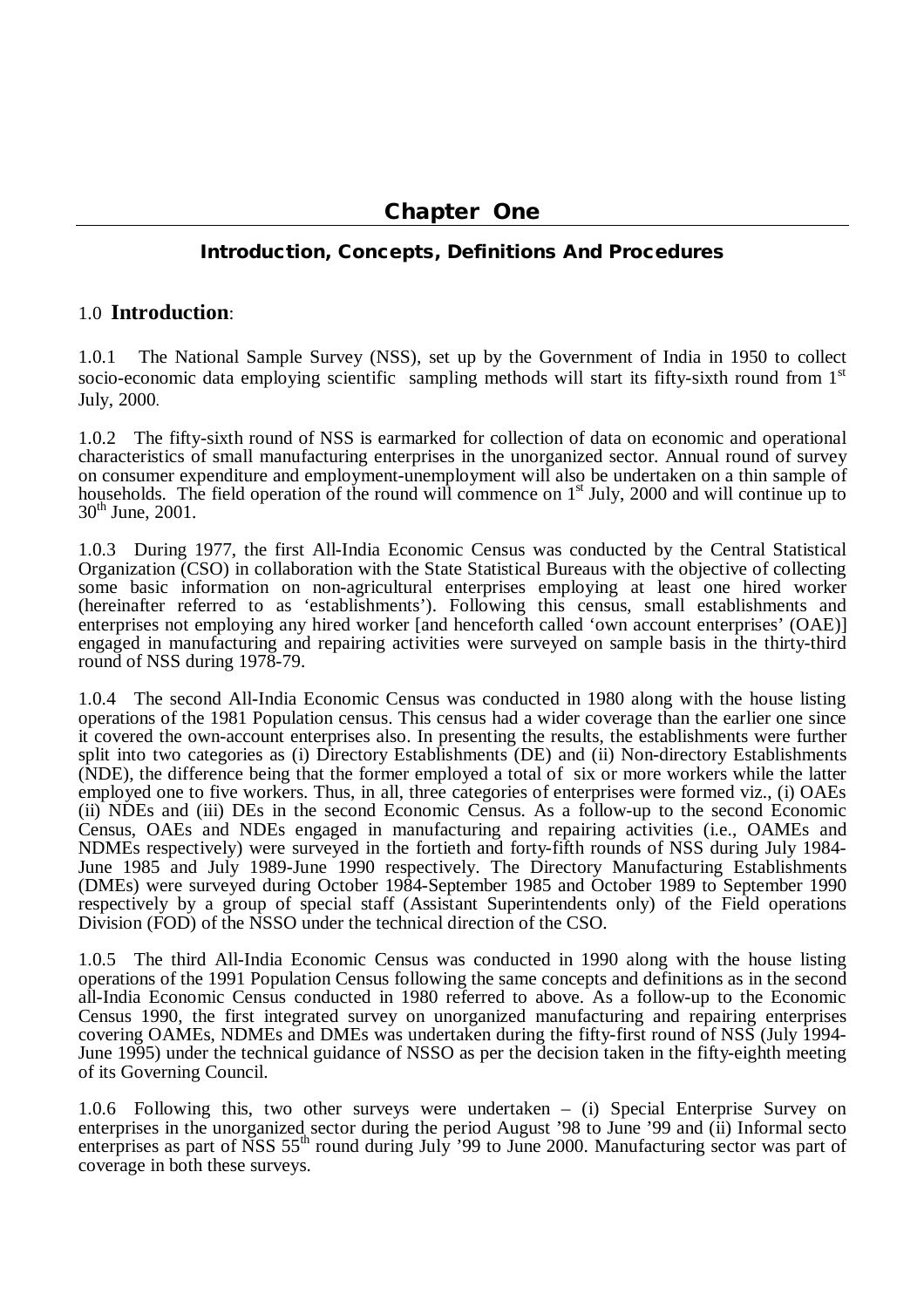1.0.7 The fourth All-India Economic Census was conducted in 1998 following the same concepts and definitions as in the third All-India Economic Census conducted in 1990. BC '98 provides enterprise wise information at FSU level and as such it will be taken as the sampling frame for this round of survey.

## 1.1 **Survey particulars :**

1.1.1 **Subject Coverage:** The fifty-sixth round of NSS will cover all OAMEs, NDMes and DMEs except enterprises engaged in repair and maintenance of computer and computer based systems (NIC-98 code 72501), repair of office, computing and accounting machinery other than computers and computer based systems (NIC-98 code 72502) and maintenance and repair of motor vehicles [including washing and polishing etc.] (NIC-98 code 50200). These manufacturing enterprises/establishments are covered by the two-digit codes, called divisions, 15 to 37 (Tabulation category 'D') under NIC-98. Enterprises, registered under Sections 2m (i) and 2m (ii) of the Factories Act, 1948 (i.e. enterprises employing10 or more workers using power and those employing 20 or more workers without using power) are excluded from the survey coverage. Enterprises registered under Section 85 of Factories Act, 1948 will, however, be covered in this survey. In addition, enterprises engaged in cotton ginning, cleaning and baling (NIC-98 code 01405) not covered under ASI will be covered. Bidi and cigar manufacturing enterprises except those registered under bidi and cigar workers (condition of employment) Act,1966 and also covered under ASI, will come into the purview of survey coverage.

The survey of manufacturing enterprises will constitute the main enquiry of the fifty-sixth round. In addition, the annual consumer expenditure enquiry covering some key characteristics of employment-unemployment will also be carried out on a thin sample of four households in each sample village/block.

1.1.2 **Period of Survey** : As mentioned earlier, fifty-sixth round will be of one year duration starting on  $1<sup>st</sup>$  July 2000 and ending on  $30<sup>th</sup>$  June 2001.

1.1.3 **Geographical coverage** : The survey will cover the whole of the Indian Union except (i) Leh and Kargil districts of Jammu & Kashmir, (ii) interior villages of Nagaland situated beyond five kilometres of the bus route and (iii) villages in Andaman and Nicobar Islands which remain inaccessible throughout the year.

1.1.4 **Schedule of enquiry** : The following Table lists the schedule of enquiry for the current round:-

| Srl. No. | Schedule no. | Title of the schedule                   |
|----------|--------------|-----------------------------------------|
|          |              |                                         |
|          |              | list of households and non-agricultural |
|          |              | enterprises                             |
|          |              | unorganized manufacturing               |
|          |              | household consumer expenditure          |

Table 1 : Schedule to be canvassed in NSS  $56<sup>th</sup>$  round :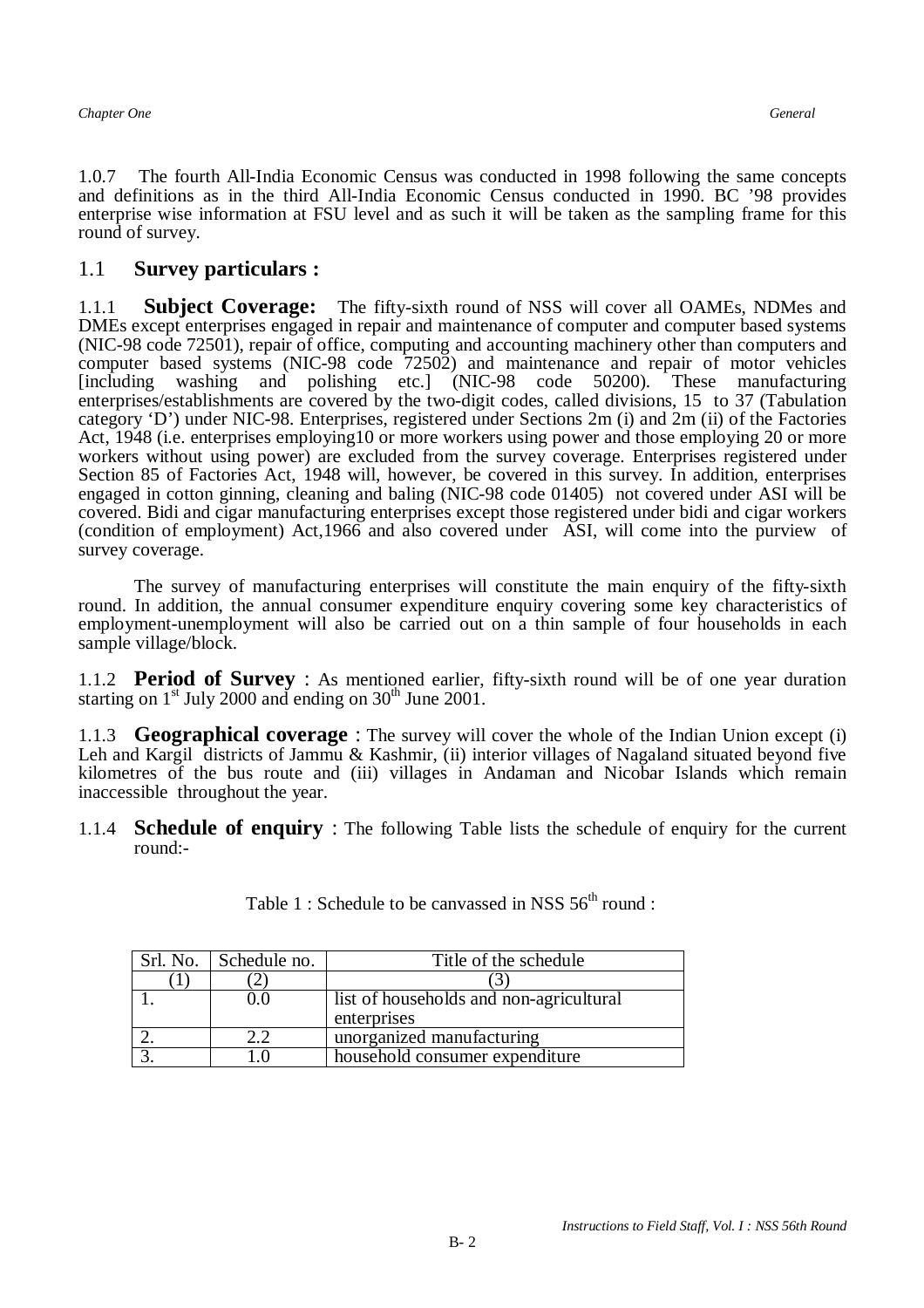1.1.5 **Programme of work :** The survey period of this round is divided into four sub-rounds of three months duration each as follows :-

| Sub-round no. | Period of survey      |
|---------------|-----------------------|
|               |                       |
|               | July-September 2000   |
|               | October-December 2000 |
|               | January-March 2001    |
|               | April-June 2001       |

Table 2 : Sub-rounds and period of survey :

This is to ensure uniform field work over the entire survey period. Almost equal number of sample FSUs will be allotted for survey in each of these four sub-rounds. Each such FSU will be surveyed during the sub-round to which it has been allotted. *Because of the arduous field conditions, this restriction need not be strictly enforced in Andaman and Nicobar Islands, Lakshadweep, rural areas of Arunachal Pradesh and Nagaland.*

1.1.6 **Participation of States**: In this round all the States and Union Territories except Andaman & Nicobar Islands, Dadra & Nagar Haveli and Lakshadweep are expected to participate at least on an equal matching basis. The following table shows the prevalent matching pattern of the participating States/UTs.

| States / UTs           | Matching pattern |
|------------------------|------------------|
|                        |                  |
| Nagaland (U), Delhi    | Triple           |
| $J & K$ , Manipur      | Double           |
| Goa, Maharashtra (U)   | One and half     |
| All other States / UTs | Equal            |

Table 3 : Prevalent matching pattern of the participating States/UTs

(Note: Union Territory of Chandigarh is not participating in the rural sector for state sample.)

## 1.2 **Contents of Volume I:**

1.2.0 The present volume contains four chapters and three appendices. Chapter one, besides giving an overview of the whole survey operation, discusses the concepts and definitions of certain important technical terms used in the survey. It also describes in detail the procedure of selection of households/enterprises. Instructions for filling in the schedules 0.0, 2.2 and 1.0 are given in chapters two, three and four respectively. Appendix-I and Appendix-II give the list of the FOD Sub-Regions and the list of NSS regions respectively. Appendix-III gives an overview of the sample design of the  $56<sup>th</sup>$  round.

## 1.3 **Concepts and Definitions :**

1.3.0 Some broad information about the households and enterprises shall be collected during listing. These are required mainly and to have a count of enterprises of different types relevant to schedule 2.2 and also to identify the households relevant to schedule 1.0. The definitions of the terms required in this connection are given below.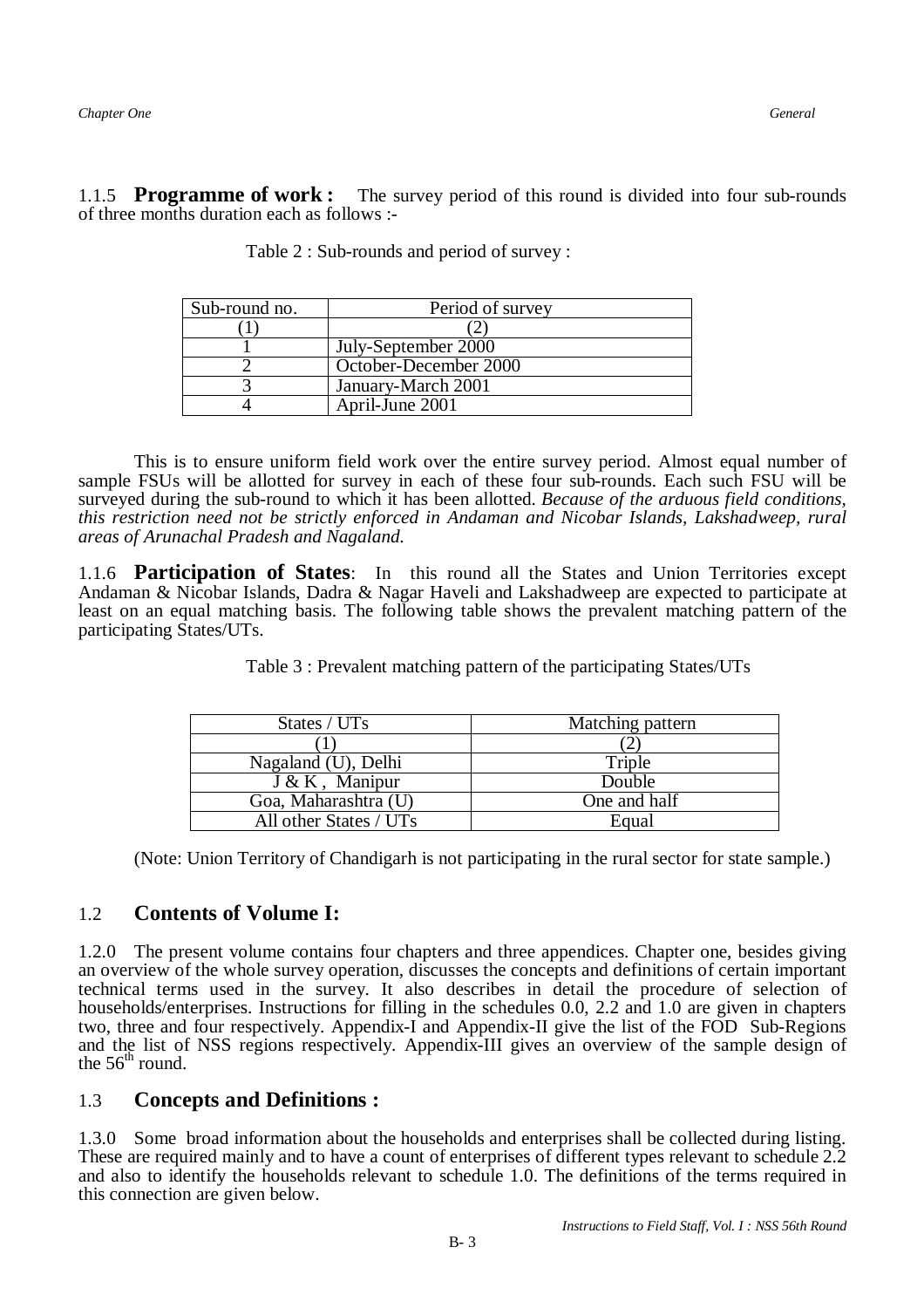1.3.1 **House :** Every structure, tent, shelter, etc., is a house irrespective of its use. It may be used for residential or non-residential purpose or both or even may be vacant.

1.3.2 **Household :** A group of persons normally living together and taking food from a common kitchen will constitute a household. The members of a household may or may not be related by blood to one another. The following cases are to be noted:

(i) Each inmate (including residential staff) of a hostel, mess, hotel, boarding and lodging house, etc., will constitute a single member household. If, however, a group of persons among them normally pool their income for spending, they together will be treated as forming a single household. For example, a family living in a hotel will be treated as a separate single household by itself.

(ii) Under trial prisoners in jails and indoor patients of hospitals, nursing homes, etc., are to be excluded but residential staff therein will be listed while listing is done in such institutions. The former persons will be considered as normal members of their parent households and will be counted there. Convicted prisoners undergoing sentence will be outside the coverage of the survey.

(iii) Floating population i.e. persons without any normal residence will not be listed. But households residing in open space, roadside shelter, under a bridge etc., more or less regularly in the same place will be listed.

(iv) Foreign nationals will not be listed, nor their domestic servants, if by definition they belong to the foreign national's household. In some cases, however, a foreign national might have become an Indian citizen for all practical purposes. Such persons will be covered.

(v) Barracks of military and para-military forces (like police, BSF etc.) are outside the survey coverage. However, civilian population residing in their neighbourhood, including the family quarters of service personnel are to be covered, for which, of permission may have to be obtained from appropriate authorities.

(vi) Orphanages, rescue homes, ashrams and vagrant houses are outside the survey coverage. However, the students staying in hostels (if any) and the residential staff (other than monks/nuns) of ashrams may be listed. For orphanages, although orphans are not to be listed, the persons looking after them and staying there may be considered for listing. It may be noted that enterprises run by all the above types of institutions are to be listed.

1.3.3 **Household size :** The number of normally resident members of a household is its size. It will include temporary stay-a ways but exclude temporary visitors and guests. Even though the determination of the actual composition of a household will be left to the judgment of the head of the household, the following procedures will be adopted as guidelines :

(i) In deciding the composition of a household, more emphasis is to be placed on 'normally living together' than on 'ordinarily taking food from a common kitchen'. In case the place of residence of a person is different from the place of boarding, he or she will be treated as a member of the household with whom he or she resides.

(ii) A resident employee, or domestic servant, or a paying guest (but not just a tenant in the household) will be considered as a member of the household with whom he or she resides even though he or she is not a member of the same family.

(iii) When a person sleeps in one place (say, in a shop or in a room in another house because of space shortage) but usually takes food with his or her family, he or she should be treated not as a single member household but as a member of the household in which other members of his or her family stay.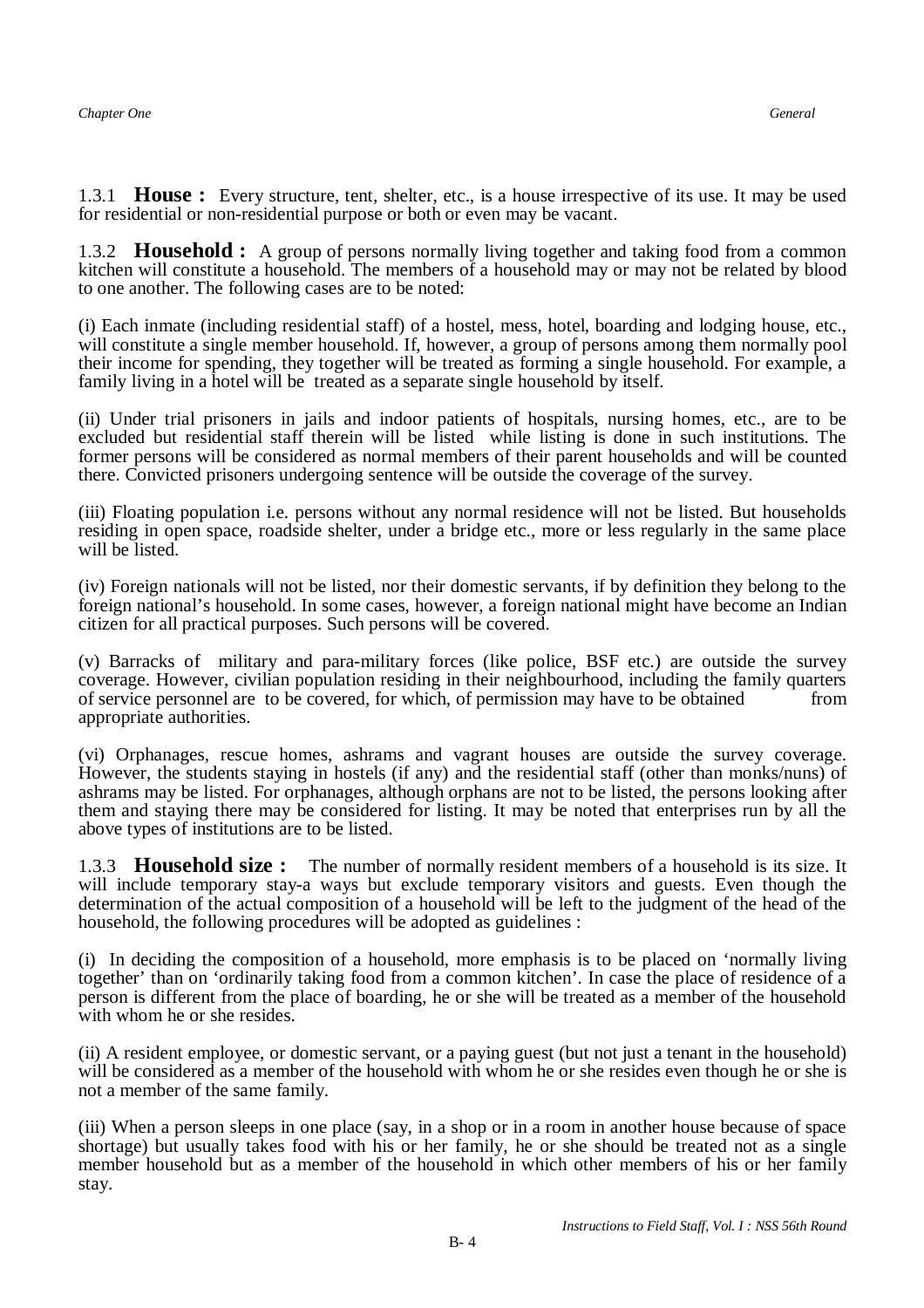(iv) If a member of a household (say, a son or a daughter of the head of the household) stays elsewhere (say, in hostel for studies or for any other reason), he/she will not be considered as a member of his/her parent's household. However, he/she will be listed as a single member household if the hostel is listed.

1.3.4 **Self-employed** : Persons who are engaged in their own farm or non-farm enterprises are defined as self-employed. There are different types of self-employed persons. Some may operate their enterprises without hiring any labour. Others normally work on their own but occasionally hire a few labourers. There is also a third category who by and large regularly run their enterprises by hiring labour. The first two groups of self-employed are known as 'own account workers' and the third as 'employers'.

1.3.5 **Manual work** is work which essentially involves physical operations. However, jobs essentially involving physical labour but also requiring a certain level of general, professional, scientific or technical education are not to be termed as manual work. On the other hand, jobs neither involving much of manual labour nor requiring much educational background are to be treated as manual work. Thus, engineers, doctors, dentists, midwives etc. are not considered as manual workers even though their jobs involve some amount of physical labour. But peons, chowkidars, watchmen etc. are considered as manual workers even though their work may not involve much physical labour. Manual work will cover one or more of the following occupational groups of the National Classification of Occupations (Revised 1968):-

**Division 5** – Service workers:-

Group 52 : cooks, waiters, bartenders and related workers.

- Group 53 : maids and other housekeeping service workers.
- Group 54 : building caretakers, sweepers, cleaners and related workers.
- Group 55 : lauders, dry cleaners and pressers.
- Group 56 : hair dressers, barbers, beauticians and related workers.
- Family 570 : fire fighters.
- Family 574 : watchmen, gate-keepers.
- Family 579 : protective service workers not elsewhere classified.

**Division 6 :** Farmers, Fishermen, Hunters, Loggers and related workers :-

Group 63 : agricultural labourers.

- Group 64 : plantation labourers and related workers.
- Group 65 : other farm workers.
- Group 66 : forestry workers.
- Group 67 : hunters and related workers.
- Group 68 : fishermen and related workers.

**Divisions 7-8-9 :** Production & related workers, Transport equipment operators and Labourers :-

 All group excluding Group 85 (electrical fitters and related workers) and Group 86 (broadcasting station and sound equipment operators and cinema projectionists).

1.3.6 Rural labour : Manual labour (by a person living in rural area) in agricultural and/or nonagricultural occupations in return for wages/salary either in cash or kind (excluding exchange labour) is defined as 'rural labour'.

1.3.7 Means of livelihood : For the purpose of the survey, every household is to be placed into one and only one of the following categories of means of livelihood (m.l.):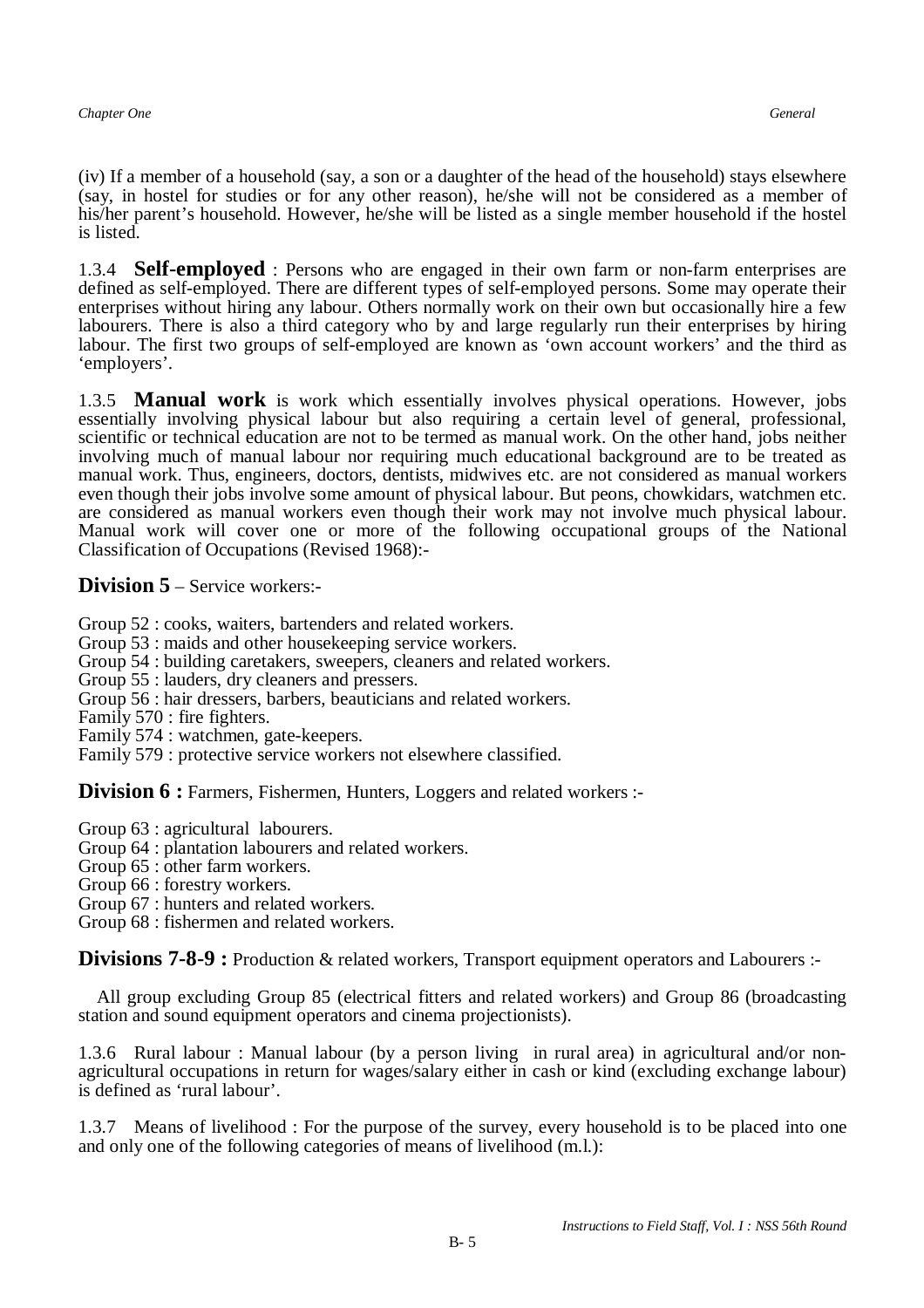- *Rural Households Urban Households*  1. Self-employed in non-agriculture 1. Self-employed<br>2. Rural labour 2. Regular wage/s
- 
- 2. Rural labour 2. Regular wage/salary earners<br>
3. Others<br>
3. Casual labour 3. Casual labour 4. Others

For a majority of the households, there may be only one source of income and, thus, their placement will be relatively straightforward. In a few cases, where there are two or more sources of income, following procedure is to be adopted for determining m.l. code/category:

**For urban households**, m.l. class to be recorded will be either of 'self employed' 'regular wage/salary earners', 'casual labour' and 'others' depending upon the source which fetched maximum income to the household during the last 365 days preceding the date of survey.

**For rural households** also, the means of livelihood of a household will be decided on the basis of the sources of the household's income during the last 365 days preceding the date of survey. However, the procedure to be adopted will be as follows:

a) Group the sources of the household's income from economic activities during the last 365 days into the four categories as given below :-

- (i) self-employment in non-agriculture
- (ii) self-employment in agriculture
- (iii) wage-paid manual labour (i.e., rural labour) and
- (iv) wage-paid non-manual employment.

b) See if the income from source (iii) is more than (or equal to) the income from sources (i) and (ii) combined and is also more than the income form source (iv). If so, the household will be 'rural labour', as per m.l. criterion.

c) If not, then see if income from source (i) is more than the income from source (iii) and is also more than (or equal to) the income fro sources (ii) and (iv), If so, the household's m.l. class will be 'self-employment in non-agriculture'.

d) In all other cases, m.l. class will be recorded as 'others'.

1.38 Please note that for deciding the means of livelihood of a household, the income of servants and paying guests will not be taken into account. Also, only the economic activities are to be taken into account (economic activity is defined in para 1.3.9 below).

1.3.9 **Economic activity** : Any activity resulting in production of goods and services that adds value to national product is considered as economic activity. Such activities include production of all goods and services for market i.e. production for pay or profit and the production of primary commodities for own consumption and own account production of fixed assets, among the non-market activities. The entire spectrum of human activity falls into two categories viz. economic and non-economic activities. The economic activities have two parts - market activities and non-market activities. Market activities are those that involve remuneration to those who perform it i.e., activity performed for pay or profit. These are essentially production of goods and services for the market including those of government services etc. Non-market activities are the production for own consumption of primary products including own account processing of primary products and own account production of fixed assets. However the whole spectrum of economic activities as defined in the UN system of National Accounts (SNA) will not be covered under 'economic activity' for this round. In this round, the term "economic activity" will include :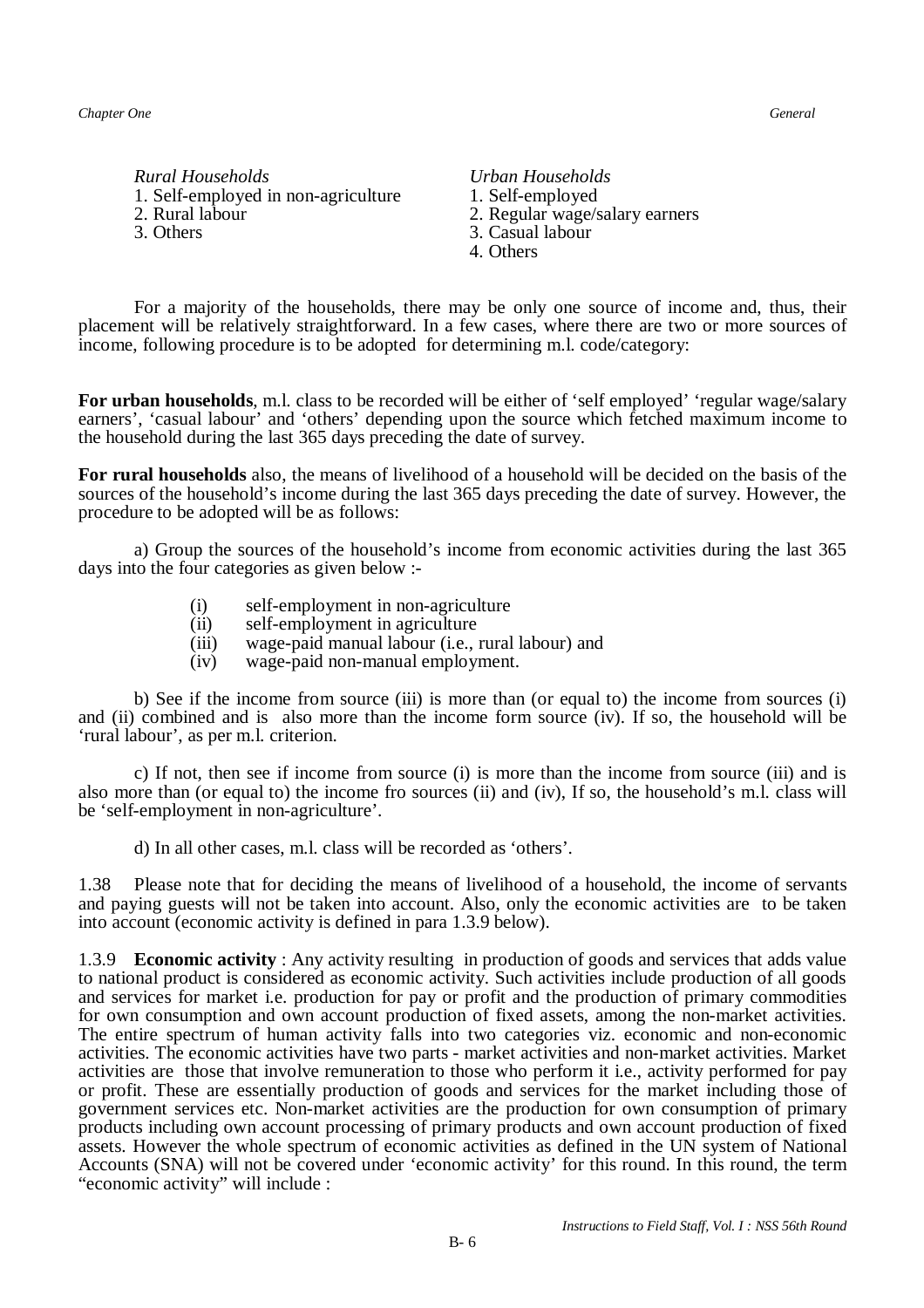(i) all the market activities described above i.e. the activities performed for pay or profit, and (ii) of the non-market activities:

a) all the activities relating to agricultural sector which result in production (including gathering of uncultivated crops, forestry, collection of firewood, hunting, fishing etc.) of agricultural produce for own consumption and

b) the activities relating to the own-account production of fixed assets. Own account production of fixed assets includes construction of own houses, roads, wells etc., and of machinery, tools etc. for household enterprise and also construction of any private or community facilities free of charge. A person may be engaged in own account construction either in the capacity of a labourer or a supervisor.

It is to be noted that like earlier rounds*, the activities like prostitution, begging, smuggling etc. which may result in earnings will not, by convention, be considered as economic activities.*

1.3.10 **Manufacture :** The term 'manufacture' is used to denote all activities relating to the transformation of materials. Thus all activities covered by Industry Divisions 15 to 37 of NIC-98 will be considered as 'manufacturing' for the purpose of the survey. In addition, the activity of cotton ginning, cleaning and baling (NIC code 01405) will be covered in the present survey. It is important to note that production of goods for the sole purpose of domestic consumption will not be considered as manufacture.

*Only the unorganized part of this manufacturing sector will be covered in the present survey.* 

1.3.11 **Enterprise :** An enterprise is an undertaking which is engaged in the production and/or distribution of some goods and/or services meant mainly for the purpose of sale, whether fully or partly. An enterprise may be owned and operated by a single household, or by several households jointly, or by an institutional body.

1.3.12 **Non-agricultural enterprise :** All enterprises covered under Tabulation Categories 'A' and 'B' of NIC – 98 are "agricultural enterprises" while the others covered under Tabulation Categories 'C' to 'O' are "non-agricultural enterprises". The NIC – 98 booklet may be used for recording NIC codes in various schedules. *For the present round, non-agricultural enterprises under Tabulation Category 'L' will be kept out of the purview of listing in sch. 0.0.* All other non-agricultural enterprises will be henceforth referred to as NAE for this survey.

1.3.13 **Unorganized manufacturing enterprises :** All manufacturing enterprises excluding those covered under the Annual Survey of Industries may be treated as *unorganized manufacturing enterprises* **for the present survey. This also includes all enterprises engaged in the activity of cotton ginning, cleaning and baling (NIC code 01405), and enterprises providing custom tailoring services [for which a special code 18105 (not in NIC – 98) is given] not covered in ASI.**

1.3.14 **Own account enterprise (OAE) :** An own account enterprise is an undertaking run by household labour, usually without any hired worker employed on a 'fairly regular basis'. By 'fairly regular basis' it is meant the major part of the period of operation(s) of the enterprise during the last 365 days.

1.3.15 **Establishment:** Enterprises which have got at least one hired worker on a 'fairly regular basis' are called establishments. Paid or unpaid apprentices, paid household member/servant/resident worker in an enterprise are considered as hired workers. Establishments have been further sub-divided into two classes: (i) Non-directory establishment (NDE) and (ii) Directory establishment (DE).

1.3.15.1 **Non-directory establishment (NDE):** An establishment having one to five workers (household and hired taken together) us termed as a non-directory establishment.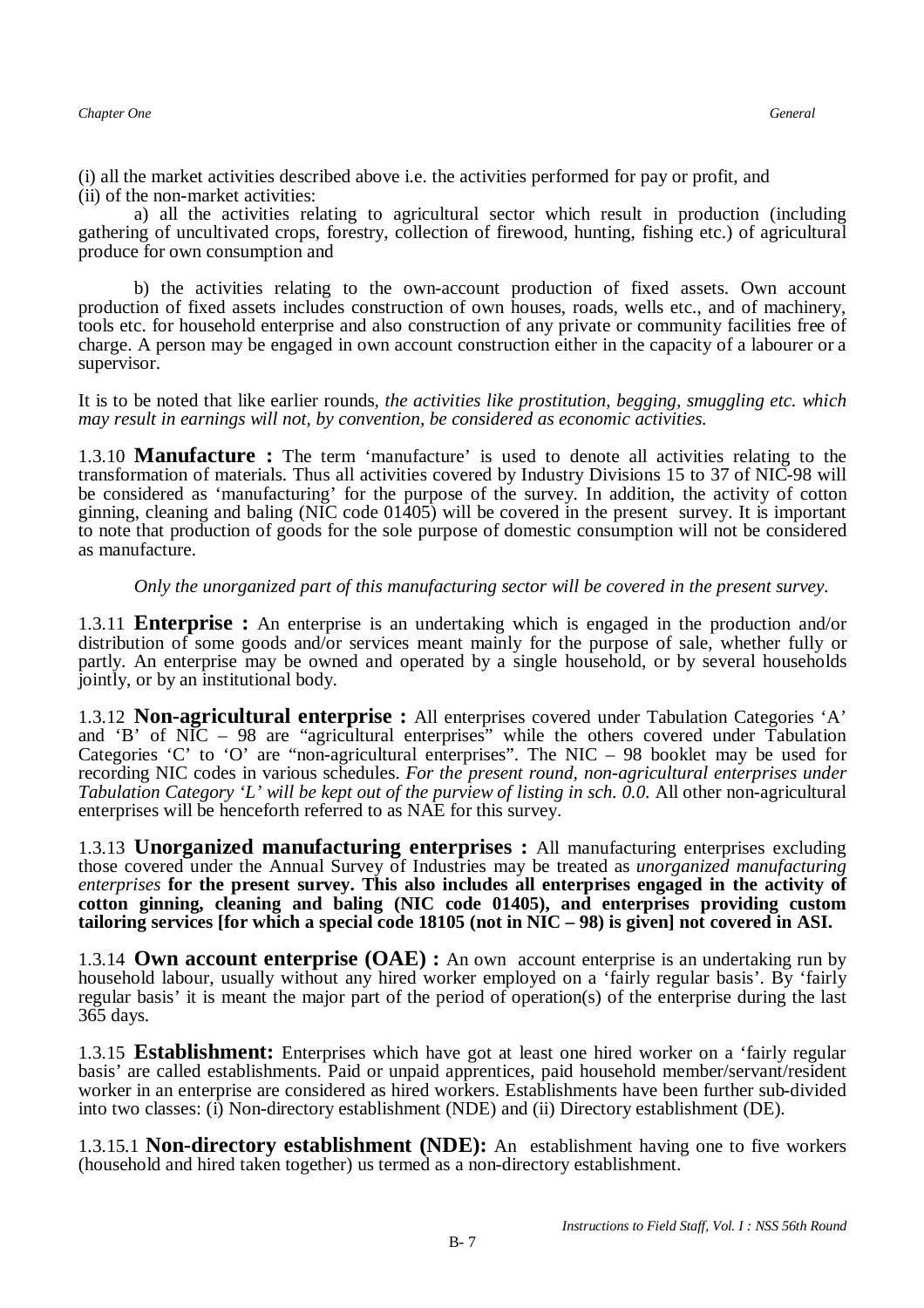1.3.15.2 **Directory establishment (DE):** A directory establishment is an establishment which has got six or more workers (household and hired taken together).

1.3.16 **Seasonal enterprise:** Seasonal enterprises are those which are usually run in a particular season or fixed months of a year.

1.3.17 **Household enterprise:** A household enterprise is one which is run by one or more members of a household or run jointly by two or more households on partnership basis irrespective of whether the enterprise is located in the premises of the household(s) or not. In other words, all proprietary and partnership enterprises are household enterprises.

1.3.18 **Non-household enterprise:** Non-household enterprises are those which are institutional i.e. owned and run by the public sector (Central or State Government, local self-governments, local bodies, government undertakings, etc.), corporate sector, co-operative societies, other type of societies, institutions, associations, trusts, etc.

#### **1.4: Selection of hamlet-groups/ sub-blocks/ households/ enterprises – important steps**

 $\overline{a}$ 1.4.0 **Proper identification of the FSU boundaries :** The first important task of the field investigators is to ascertain the exact boundaries of the sample FSU as per its identification particulars given in the sample list. For urban samples, the boundaries of each Urban Frame Survey (UFS) block may be identified by referring to the map corresponding to the frame code specified in the sample list (even though map of the block for a latter period of the UFS might be available).

1.4.1 **Decision of hamlet-group/sub-block formation :** Having determined the boundaries of the sample FSU (both rural & urban), a **decision** has to be taken whether listing has to be done in the whole FSU or not. For this, approximate present population (P) and approximate total number of non-agricultural enterprises (E) for the whole FSU may be ascertained first from knowledgeable persons. Depending upon the values of 'P' and 'E' decision may be taken to divide the FSU into a fixed number of hamlet-groups (h.g.s – the term applicable for rural samples) / sub-blocks (s.b.s – the term applicable for urban samples) as per the rules given below:

| Value of P       | no, of h.g.s/s.b.s to be<br>Formed in the FSU as<br>per population criterion | value of E  | no. of h.g.s/s.b.s to be<br>formed in the FSU as<br>per enterprise criterion |
|------------------|------------------------------------------------------------------------------|-------------|------------------------------------------------------------------------------|
| $\left(1\right)$ | (2)                                                                          | (3)         | (4)                                                                          |
| $0 - 1200$       | $1 \omega$                                                                   | $0 - 120$   | 1 @                                                                          |
| $1201 - 1600$    |                                                                              | $121 - 160$ |                                                                              |
| $1601 - 2000$    |                                                                              | $161 - 200$ |                                                                              |
| $2001 - 2400$    | O                                                                            | $201 - 240$ | 6                                                                            |
| $2401 - 2800$    |                                                                              | $241 - 280$ |                                                                              |
|                  | (and so on)                                                                  |             | (and so on)                                                                  |

Table 4: Determination of number of h.g.s/s.b.s

 $\omega$  no. of h.g.s/s.b.s = '1' means the whole FSU is to be considered for listing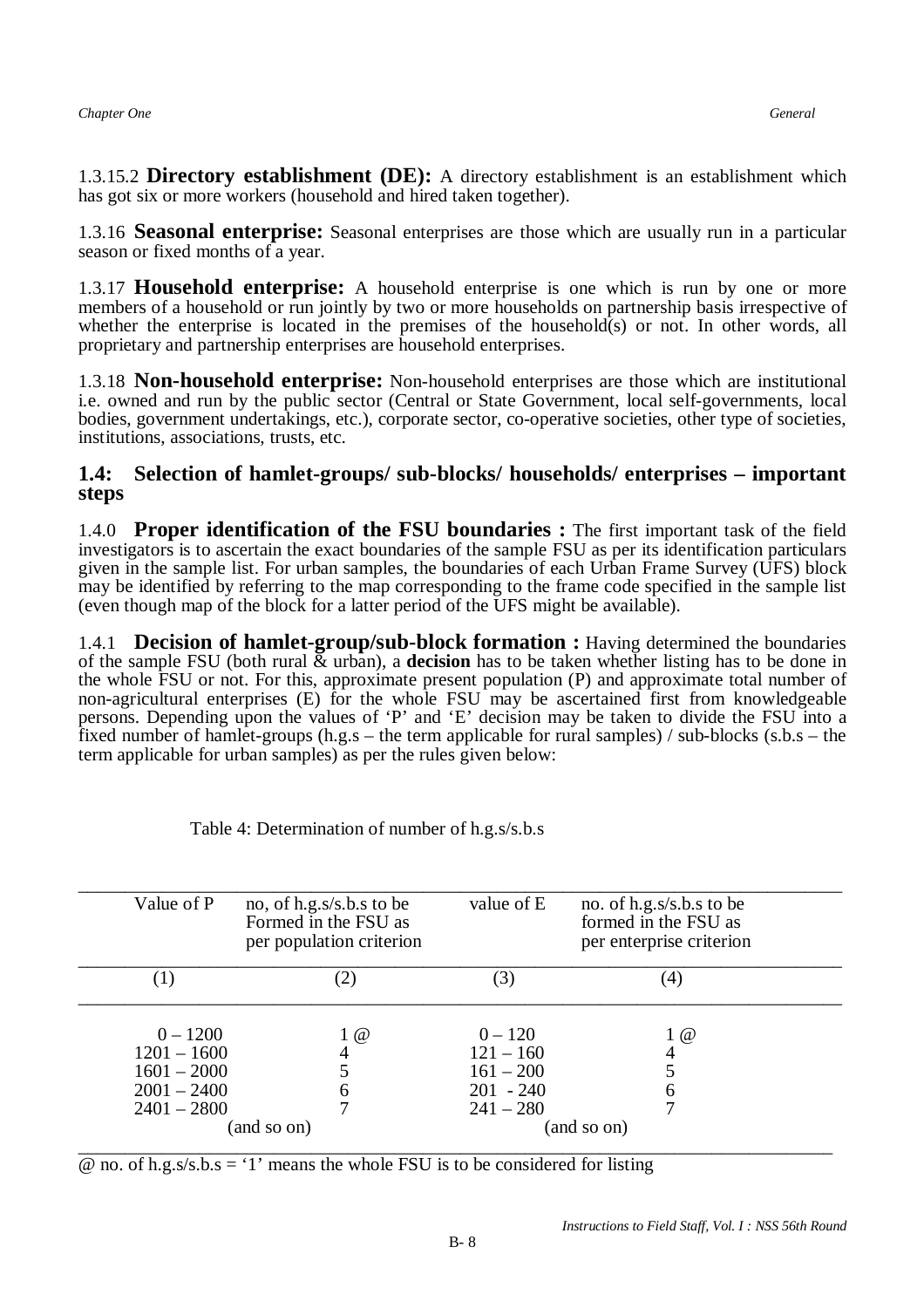*Chapter One General*

[For rural areas of Himachal Pradesh, sikkim and Poonch, Udhampur and Doda districts of Jammu & Kashmir, number of h.g.s to be formed in the village as per population criterion will be : 1 for P  $\leq$  600, 4 for 601  $\leq p \leq 800$ , 5 for 801  $\leq p \leq 1000$ , 6 for 1001  $\leq p \leq 1200$  and so on (procedure remains unchanged as per enterprise criterion)]

1.4.2 The number (D) of hamlet-groups (h.g.s)/ sub-blocks (s.b.s) to **actually** formed in the FSU will be the **higher** of the two values as per population and enterprise criteria. If value of P is less than or equal to 1200 (600 for certain hilly areas specified above) as well as value of E is less than or equal to 120 for an FSU, h.g./s.b. formation should not be resorted to and the whole FSU has to be considered for listing.

1.4.3 **How to form hamlet-groups/sub-blocks? :** In case h.g.s/s.b.s are to be formed in the sample FSU, the same may be always done by more or less **equalizing** population (refer to chapter two for details). Please note that while doing so, it is to be ensured that the h.g.s/s.b.s formed are clearly identifiable in terms of physical landmarks.

1.4.4 **Which of them to be considered for listing?:** Three h.g.s/ s.b.s will be selected – one with the maximum number of DMEs (or with maximum number of NDMEs if there is no DME or with maximum number of OAMEs if there is no DME/ NDME in the FSU or with maximum percent share of population of the FSU in case there is no manufacturing enterprises) will always be selected and termed as **segment 1**. If there is more than one h.g./s.b. satisfying this condition, some objective criterion (details may be seen in para 2.3.5 of ch.2) is to be considered for selection of  $h.g/s.b$  to be labelled as **segment 1**. From the remaining (D-1) h.g.s/s.b.s of the FSU, two more h.g.s/s.b.s will be selected circular systematically with equal probability and these two selected h.g.s/s.b.s will together be referred to as **segment 2** for doing a combined listing of households/NAEs. Thus listing of households/NAEs will be done only in **segments 1** and 2 of the FSU.The FSUs not requiring h.g./s.b. formation will always be referred to as segment1 for the purpose of data collection.

1.4.5 **Listing of households/enterprises vis-à-vis their frame :** Having determined the  $area(s)$  to be considered for listing, the next step is to list all the households and NAEs [including] those found to be temporarily locked after ascertaining temporariness of locking of households/NAEs and their possible m.l. class (for households only) or possible  $NIC - 98$  (2 digit code) from local enquiry]. Although all non-agricultural enterprises are to be listed, only the manufacturing enterprises under Industry Division 15 to 37 (including special code 18105) and NIC code 1405 (i.e cotton ginning, cleaning and baling) as per NIC – 98 not covered by ASI and operated for at least 30 days (15 days for seasonal enterprises) during the reference year (i.e. last 365 days preceding the date of survey) will qualify for survey. Such enterprises will hereafter be referred to as 'eligible enterprises'. Listing of households as well as eligible enterprises for the purpose of sample selection will be independent for segments 1 & 2.

1.4.6 **Sampling of households (for schedule 1.0) :** A thin sample of 4 households will be selected from the households listed in the sample village/block for canvassing schedule 1.0: Household consumer expenditure. In villages/blocks with h.g./s.b. formation, two households will be selected from each of the two segments for this purpose. If, however, there is a shortfall in the required nimber of households in a particular segment, the quota for the other segment shall be increased so that a total of 4 households is selected in all.

If the number of households (H) in the frame is less than 4 then all the households will be selected. If H  $\geq$ 4 the households will be first arranged by their means of livelihood and then the required number of sample households will be selected circular systematically with a random start for each segment of the village/block separately.

1.4.7 **Stratification of enterprises :** All the listed eligible enterprises will be group0ed into three second-stage strata (SSS), wherever possible, viz.,<br>i) DME, containing all DMEs

- i) DME, containing all DMEs<br>ii) NDME, containing all NDM
- ii) NDME, containing all NDMEs<br>iii) OAME, containing all OAMEs
- OAME, containing all OAMEs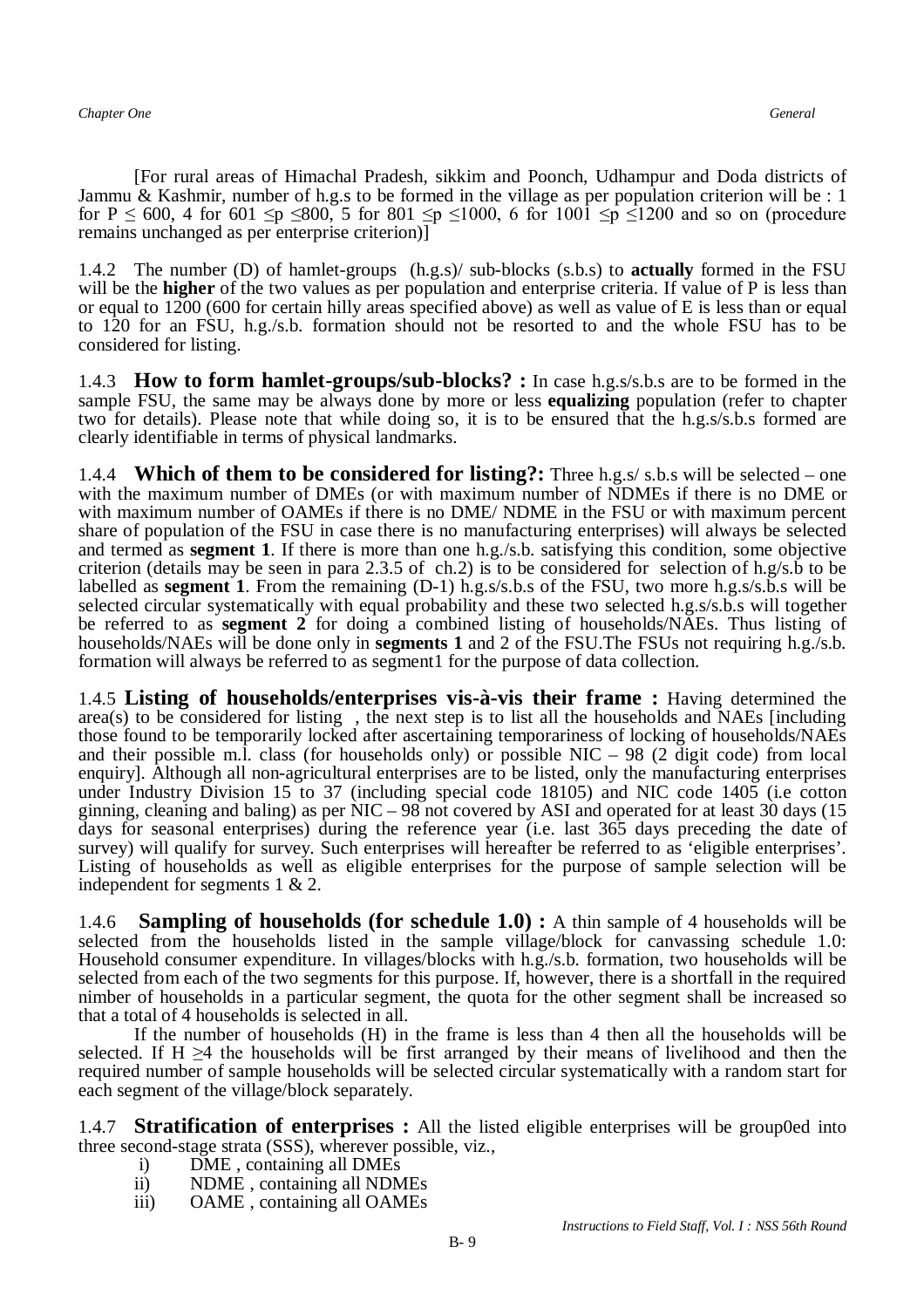for each segment separately

1.4.8 **Sampling of eligible enterprises :** Since selection is to be made from among the eligible enterprises found in the FSU, henceforth enterprises will be meant for 'eligible enterprises' only. For canvassing schedule 2.2 in a sample FSU 16 enterprises will be selected such that 8 DMEs, 4 NDMEs and 4 OAMEs are selected from the respective SSS, provided there exists no shortfall in any SSS.

Case I: FSUs containing less than 16 enterprises:- All available enterprises are to be selected

Case II: FSUs containing 16 or more enterprises:- All the enterprises available in the frame of a SSS x segment are to be arranged first by broad manufacturing group (BMG) code (refer to Chapter two for details) before selecting the sample enterprises. For villages/blocks where h.g./s.b. formation is done, this arrangement by BMG codes shall be done independently for each SSS x segment. The required number of sample enterprises will then be selected circular systematically with a random start from this rearranged frame, separately for each of the three second-stage strata. Number of sample enterprises to be selected from the SSS of a sample village/block is as follows:

Table 5 : Number of enterprises/ establishments to be selected for each segment

|             | FSUs not requiring hamlet-<br>group/sub-block formation |           | FSUs requiring hamlet-<br>group/sub-block formation |
|-------------|---------------------------------------------------------|-----------|-----------------------------------------------------|
| <b>SSS</b>  | Segment 1                                               | Segment 1 | Segment <sub>2</sub>                                |
|             |                                                         |           |                                                     |
| <b>DME</b>  |                                                         |           |                                                     |
| <b>NDME</b> |                                                         |           |                                                     |
| <b>OAME</b> |                                                         |           |                                                     |
| Total       |                                                         |           |                                                     |

This table indicates that 8 DMEs, 4 NDMEs and 4 OAMEs are to be selected from the FSU not requiring h.g./s.b. formation, provided at least that many nimber of enterprises are available in respective SSS. This also shows that 6 DMEs, e NDMEs and 2 OAMEs i.e. in all 10 enterprises are to be selected from segment 1 and 2 DME, e NDME and e OAME i.e. in all 6 enterprises from segment 2 respectively, provided there are at least required number of DMEs NDMES and OAMEs in the respective SSS and segments of the FSUs requiring h.g./s.b. formation. Shortfall is said to occur in any SSS x segment if the nimber of enterprises therein b ecomes less than the quota as given in the table.

## 1.5 **Compensation for shortfall of eligible enterprises, if any :**

This pertains to shortfall observed in one or more SSS x segment frame(s) even though total number of enterprises in the sample FSU is 16 or more. The general principle of compensation for this shortfall is to increase the quota of other SSS x segment in the priority order: DME, NDME and OAME such that 16 enterprises can be selected from the concerned FSU.

1.5.1 **FSUs with no h.g./s.b. formation :** Shortfall in required number or enterprises of any SSS, if any, will be made up by increasing the quota for the other SSS(s) in the priority order of the  $SSS(s)$ : DME, NDME, OAME. For example, if in the frame, there are 6 enterprises in DME, 7 in NDME and 10 in OAME second stage strata, the number of enterprises to be selected from DME, NDME and OAME SSS will be 6, 6 and 4 respectively. In another case, if in the frame, there are 10 DMEs, 10 NDMEs and 2 OAMEs, the number of